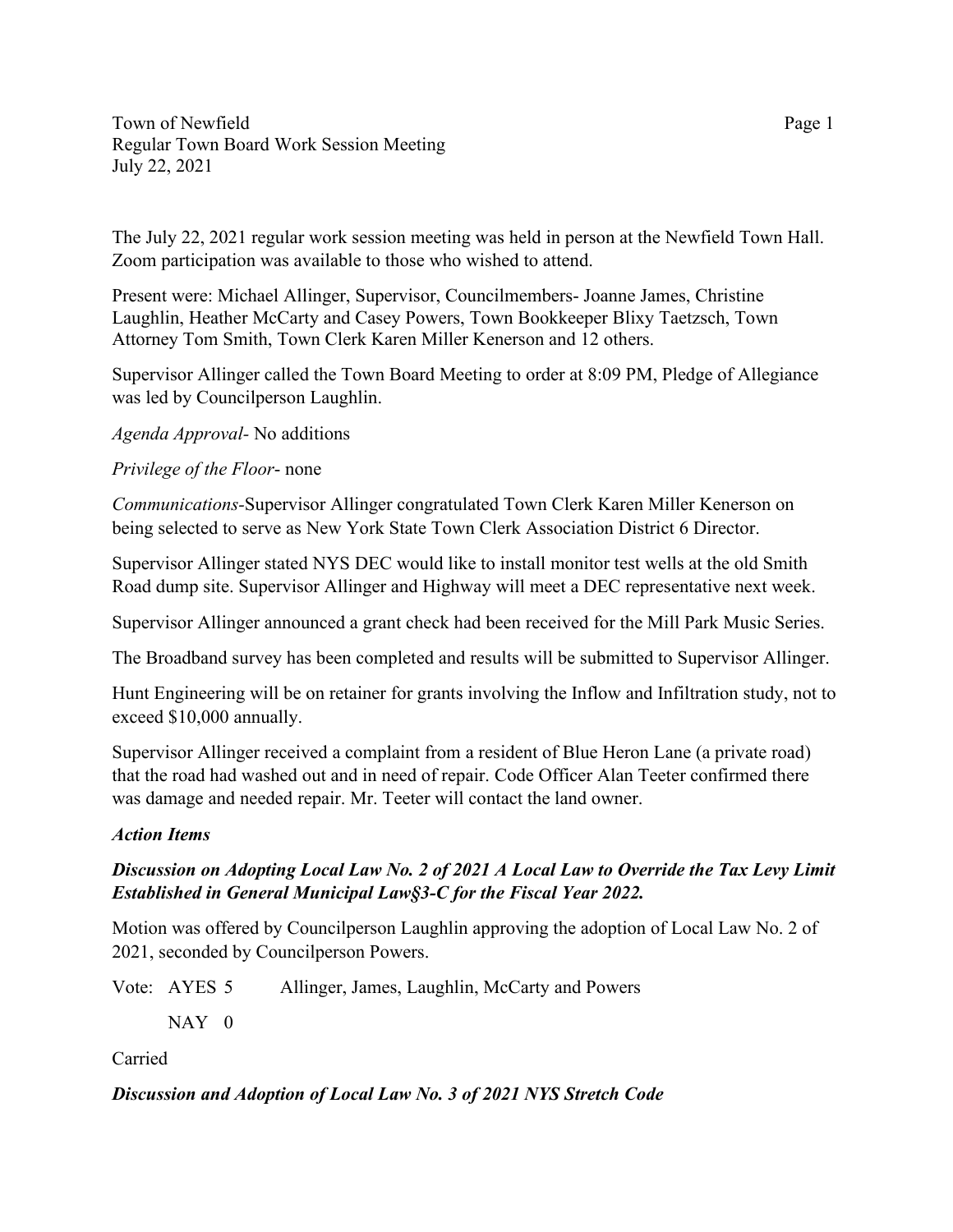**Discussion** Councilperson Laughlin stated she felt it was a person's choice to chose what types of energy efficiency to have installed in their home. She does not support the adoption.

Councilperson McCarty stated with certain things she understands not want the government involved, but with Climate Change she does not feel building contractors are willing use energy efficient materials on their own accord. Councilperson McCarty commented she would like to see life as we know it to continues, and to have what we need to preserve what we have.

Councilperson James stated with the dramatic changes attributed by climate change causing the conditions she supports the stretch code adoption.

Councilperson Powers commented that if EV wiring availability is all that has to be made available to the electric service, and if the service is there that may increase the possibility of the home owner purchasing an electric car. Councilperson Powers supports the adoption.

Code Enforcement Officer Alan Teeter commented the Town could adopt energy stretch for only commercial buildings not residential.

Supervisor Allinger agreed he would like to see contractors building speculation homes use the stretch code.

Blixy Taetzsch asked if cost differential information would be beneficial for a decision?

Councilperson McCarty commented the energy code adoption would save money for the home owners in the long run.

The Energy Stretch Code discussion was tabled until the August 12, 2021 meeting.

## **Old Business-** none

## **New Business**

*Planning for Ribbon Cutting at Newfield Recreation Park and Policy and Procedures*

Recreation Director Austin Kuzcek suggested August 21, 2021 as the ribbon cutting date for the Newfield Recreation Park on Van Kirk Road, along with a chicken BBQ. A basketball tournament will be organized to take place at this time also. George Taylor reviewed the names suggested for the field dedications along with banners for the major donors. Motion was made by Councilperson Powers to name the park "Newfield Community Park" , seconded by Councilperson Laughlin.

Vote: AYES 5 Allinger, James, Laughlin, McCarty and Powers

 $NAY$  0

Carried